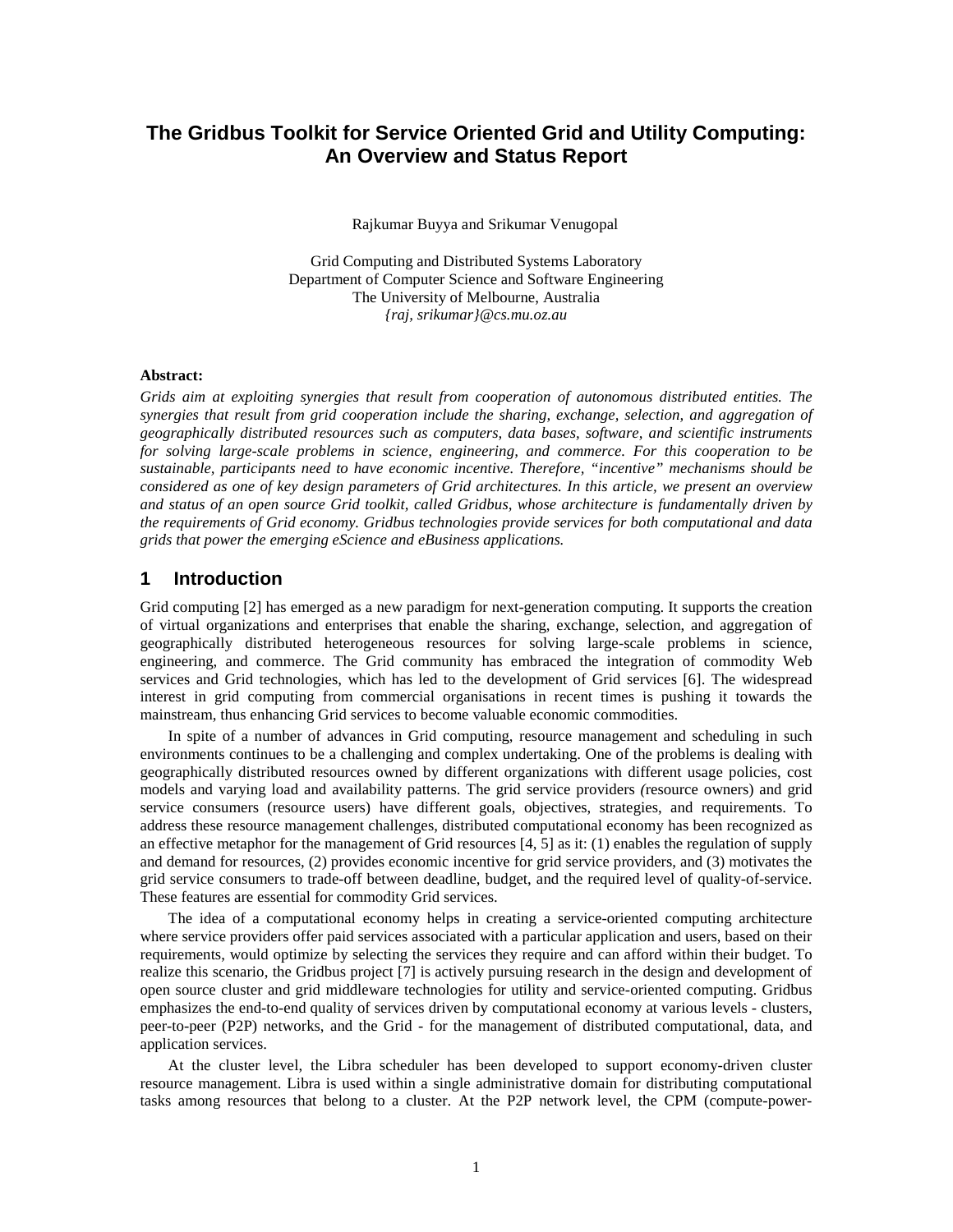market) infrastructure is being developed through the JXTA community. At the Grid level, various tools are being developed to support a quality-of-service (QoS) - based management of resources and scheduling of applications. To enable performance evaluation, a Grid simulation toolkit called GridSim has been developed. GridSim supports the modeling and simulation of application scheduling on simulated Grid resources. Finally, to support the accounting of resource or service usage and enable sustainable resource sharing across virtual organizations, we have developed Grid Accounting Services infrastructure.

### **2 Gridbus System Vision and Architecture**

Scientific discoveries and business decisions today are increasingly driven by analysis of data. Some of the target data-intensive applications that motivates our work include high-energy physics, molecular docking for drug discovery, and neuroscience. Drug designers conduct computationally intensive molecular docking technique to screen/analyse large-scale, distributed chemical databases to identify macromolecules that potentially serve as drug candidates. Businesses use various data mining techniques in decision support systems that analyse customer transaction records. In such data-intensive environments, there is a huge load on precious resources such as network bandwidth, computational and storage resources. Grid economy can be used to regulate the usage of these resources by using differential pricing strategies that provide users with incentives to trade-off lower costs for more relaxed timeframes and to use resources at off-peak hours.

The Gridbus Project is investigating solutions for enabling such value-based interactions within a dataintensive computing environment. Figure 1 depicts a distributed data-oriented application scenario within which the Gridbus Project components have been deployed in conjecture with other middleware and hardware technologies.



**Figure 1: A Utility Grid Architecture with Grid Economy.**

The steps involved in analysing distributed data are as follows. The application code is the legacy application has to be executed on a grid. The users compose their application as a distributed application (e.g., parameter sweep) using visual application development tools (Step 1). The parameter-sweep model of creating several independent jobs is well suited for grid computing environments wherein challenges such as load volatility, high network latencies and high probability of failure of individual nodes make it difficult to adopt a programming approach which favours tightly coupled systems. Accordingly, this has been termed as a "killer application" for the Grid [3]. Visual tools allow rapid composition of applications for grids while taking away the associated complexity.

The user's analysis and quality-of-service requirements are submitted to the Grid resource broker (Step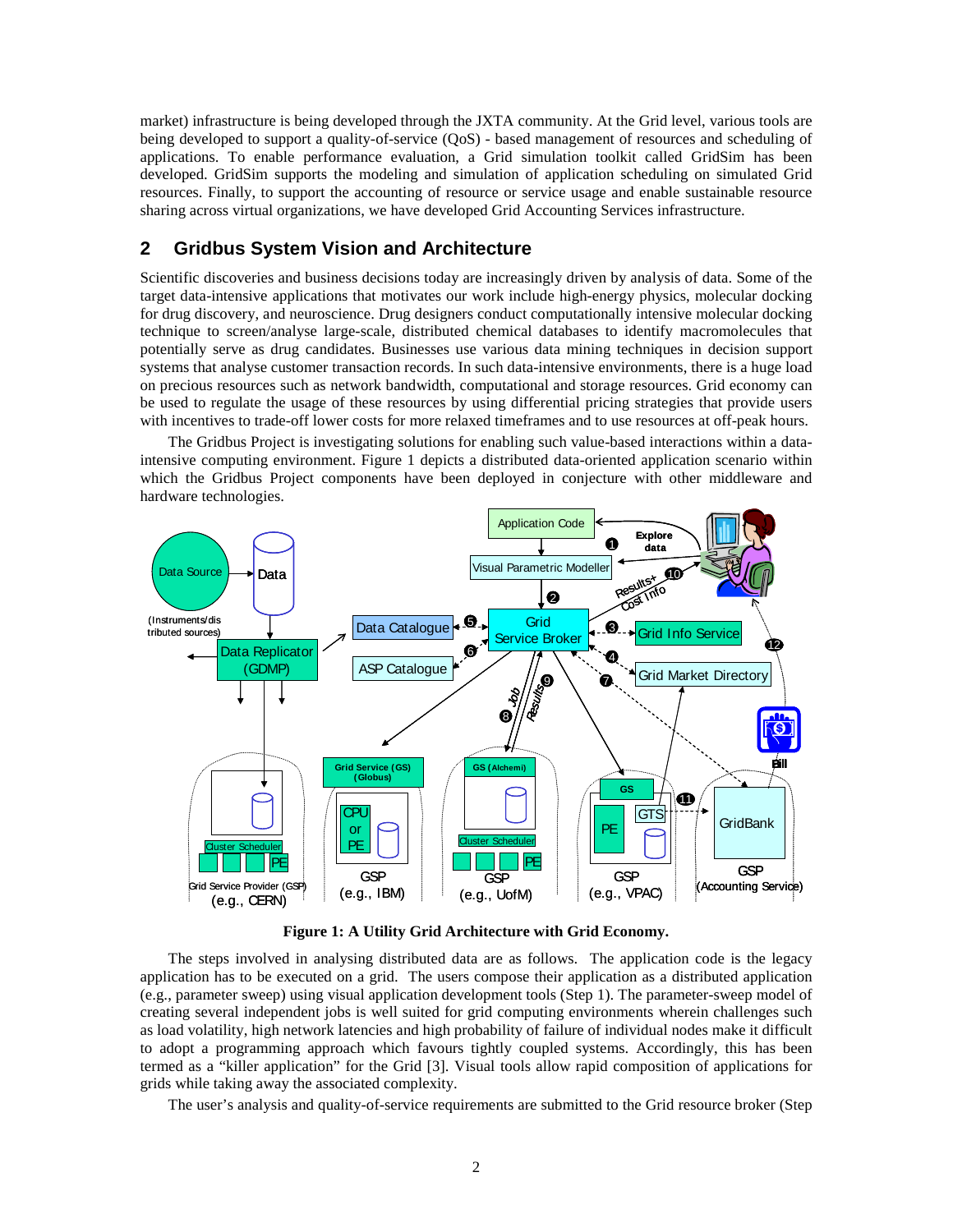2). The Grid resource broker performs resource discovery based on user-defined characteristics, including price, using the Grid information service and the Grid Market Directory (Steps 3&4). The broker identifies the list of data sources or replicas and selects the optimal ones (Step 5). The broker also identifies the list of computational resources that provides the required application services using the Application Service Provider (ASP) catalogue (Step 6). The broker ensures that the user has the necessary credit or authorized share to utilise resources (Step 7). The broker scheduler maps and deploys data analysis jobs on resources that meet user quality-of-service requirements (Step 8). The broker agent on a resource executes the job and returns results (Step 9). The broker collects the results and passes them to the user (Step 10).The metering system charges the user by passing the resource usage information to the accounting system (Step 11). The accounting system reports resource share allocation or credit utilisation to the user (Step 12).

In the following sections, we briefly discuss some of the Gridbus technologies shown in Figure 1.

## **3 Gridbus Technologies**

The Gridbus Project is engaged in the design and development of grid middleware technologies to support eScience and eBusiness applications. These include visual Grid application development tools for rapid creation of distributed applications, competitive economy-based Grid scheduler, cooperative economybased cluster scheduler, Web-services based Grid market directory (GMD), Grid accounting services, Gridscape for creation of dynamic and interactive testbed portals, G-monitor portal for web-based management of Grid applications execution, and the widely used GridSim toolkit for performance evaluation. Recently, the Gridbus Project has developed a Windows/.NET-based desktop clustering software and Grid job web services to support the integration of both Windows and Unix-class resources for Grid computing. A layered architecture for realisation of low-level and high-level Grid technologies is shown in Figure 2. Some of the Gridbus technologies discussed below have been developed by making use of Web Services technologies and services provided by low-level Grid middleware, particularly Globus Toolkit [1] and Alchemi. A summary and status of various Gridbus technologies is listed in Table 1.





#### **3.1 Visual Parameter Sweep Application Composer**

The Gridbus project developed a Java based IDE, called Visual Parametric Modeler (VPM), for rapid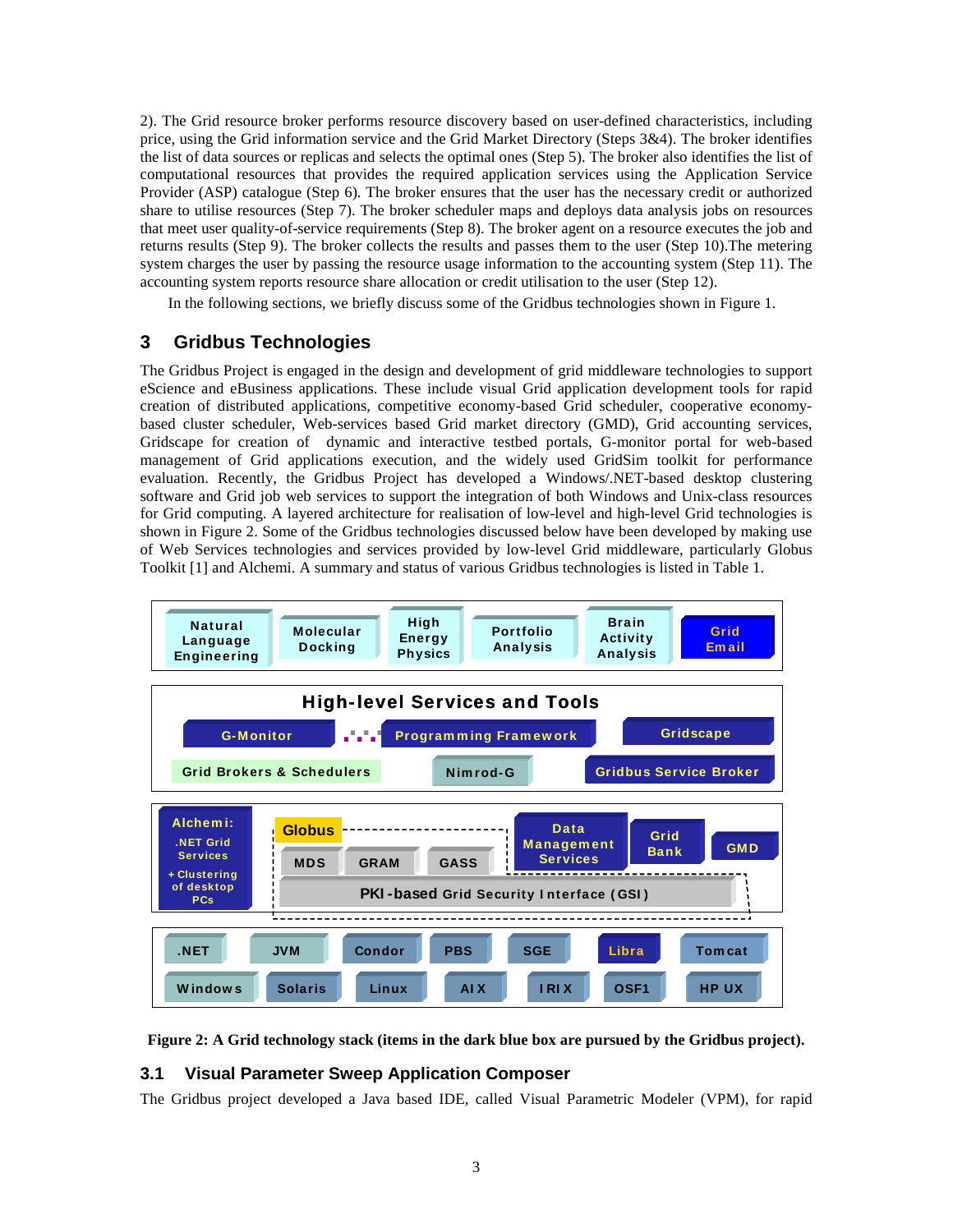creation of parameter sweep (data parallel/SPMD) applications [14]. VPM allows users to parameterize the input data files to transform static values to variable parameters, and to create a script that defines parameters and tasks. VPM also allows the rapid creation and manipulation of the parameters. While being flexible, it is also simple enough for a non-expert to create a parameter script, known as a plan file, within minutes. The parameter sweep applications composed using VPM can be deployed on global Grids using the Gridbus resource broker.

| <b>Gridbus Component</b>      | <b>Description</b>                                                                                                                            | <b>Current Status</b>                                                       |
|-------------------------------|-----------------------------------------------------------------------------------------------------------------------------------------------|-----------------------------------------------------------------------------|
| Visual Parametric<br>Modeller | A graphical environment for application<br>parameterisation.                                                                                  | Ver.1.0 with visual<br>parameterisation of data files.                      |
| G-Monitor                     | A web portal to manage execution of applications<br>on Grids using remote brokers.                                                            | Ver.2.0 with support for access<br>from handhelds.                          |
| Grid Service Broker           | An economy-based Data Grid broker for<br>scheduling distributed data oriented applications<br>across Windows and Unix-variant Grid resources. | Ver.1.0 with dynamic<br>parameters whose value is<br>determined at runtime. |
| <b>Grid Market Directory</b>  | A directory for publication of Grid Service<br>Provides and their services.                                                                   | Ver.1.0 with web services<br>based query interface.                         |
| Grid Bank                     | A grid accounting, authentication, and payment<br>management infrastructure.                                                                  | Ver.1.0 with web services<br>interface.                                     |
| Gridscape                     | A tool for the creation of interactive and dynamic<br>Grid testbed web portals.                                                               | Ver.1.2 implemented as Web<br>application within Tomcat.                    |
| Alchemi                       | A .NET-based desktop Grid framework.                                                                                                          | Ver.0.65 with interface for<br>user-level scheduling.                       |
| Libra                         | An economy based scheduler for clusters.                                                                                                      | Ver.1.0 implemented as PBS<br>plug-in.                                      |
| GridSim                       | A toolkit for modelling and simulation of global<br>Grids.                                                                                    | Ver 3.0 with advance resource<br>reservation.                               |

**Table 1: Gridbus technologies and their status as of April 2004.**

## **3.2 G-Monitor**

G-Monitor [15] is a web portal for initiating, monitoring and steering application execution on global grids. It uses services provided by Grid Service Brokers such as Nimrod-G and Gridbus Broker to deploy applications. It allows users to manage their Grid credentials and provides secure access to remote hosts running brokers. The users can either upload applications and data at runtime or select from those already available on the broker host. When a user makes a request to start execution of his application, G-Monitor authenticates him to the broker host and creates a Grid proxy on it valid for the specified duration. At the end of the execution, the users can download the collected results from the broker host to their workstation.

G-Monitor provides an easy to use interface for the end-user to monitor and control jobs running within the Grid environment. It depicts the execution progress via graphs which can be viewed by the user at anytime. G-Monitor is also scalable, and can therefore handle thousands of nodes and jobs running in a Grid environment. It has been enhanced to identify different access devices such as Pocket PCs and desktop PCs and provide appropriate user interface.

## **3.3 Gridbus Grid Service Broker**

The Gridbus Broker [20] makes scheduling decisions on where to place the jobs on the Grid depending on the computational resources characteristics (such as availability, capability, and cost), the users's qualityof-service requirements such as the deadline and budget, and the proximity of the required data or its replicas to the computational resources. Catalogues of replicated data describe the size of the file, the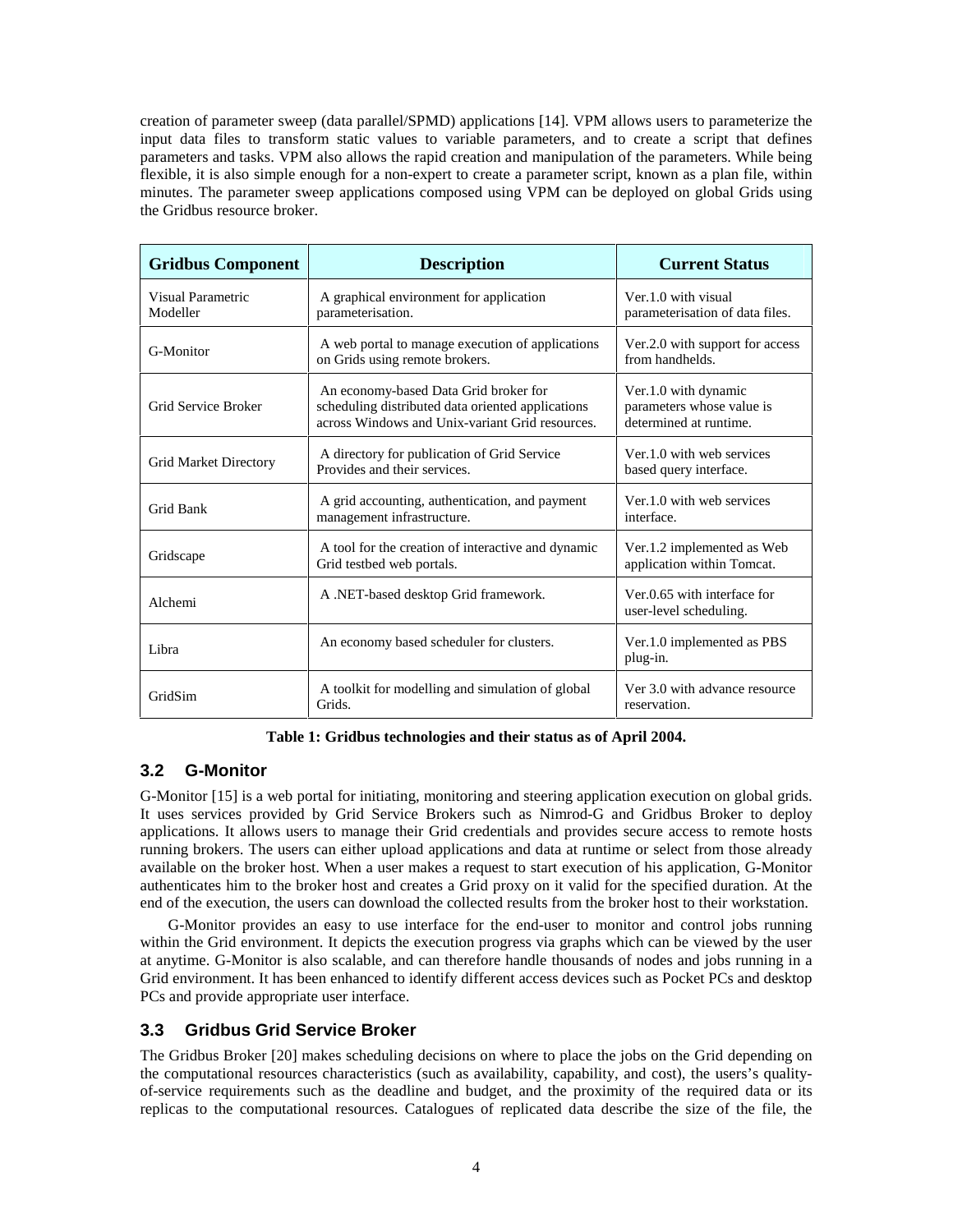location of the file, the date it was produced, the number of events and other such attributes. Given a job and the input file(s) it requires, the broker looks up the Replica Catalogue at the local site to locate the sites where the required input file is and its size. Then it takes into account various other factors such as the cost, the computing power available at the site, the network bandwidth, the resource reputation, and the account information to make a decision on where to dispatch the job. The broker identifies resource service prices by querying the Grid market directory (GMD).

If an application needs to access remote databases, we provide transparent data access mechanisms and a catalogue that supports logical mapping of data files to a distributed storage devices. The broker performs discovery and online extraction of data-sets from the closest data sources and then farms out analysis jobs to optimal resources. The broker evaluates whether to process jobs on a resource where the data is available by moving the application code, move data to a resource where the application is available, or move both of them to a suitable computing resource.

## **3.4 Grid Market Directory (GMD)**

The Grid Market Directory [9] serves as a registry for high-level service publication and discovery in virtual organizations. It enables service providers to publish the services which they provide along with the costs associated with those services. Consumers browse GMD to find services that meet their requirements.

GMD is built over standard Web service technologies such as SOAP (Simple Object Access Protocol) and XML. Therefore, it can be queried by other programs. To provide with an additional layer of transparency, a client API (Application Programming Interface) has been provided that could be used by programs to query the GMD without the developers having to concern themselves with SOAP details. The Gridbus scheduler interacts with the GMD to discover the testbed resources and their high-level attributes such as access price.

## **3.5 GridBank**

GridBank (GB) [11] is a secure Grid-wide accounting and (micro) payment handling system. It maintains the users'(consumers and providers) accounts and resource usage records in a database. GridBank supports protocols that enable its interaction with the resource brokers of Grid Service Consumers (GSCs) and the resource traders of Grid Service Providers (GSPs). It has been primarily designed to provide services for enabling a Grid computing economy; however, we envision its usage in e-commerce applications as well. The GridBank services can be used in both co-operative and competitive distributed computing environments.

## **3.6 Gridscape**

As more and more people are beginning to embrace grid computing and thus are seeing the need to set up their own grids and grid testbeds, there is a need to have some means to enable them to view and monitor the status of the resources in these testbeds (eg. Web based Grid portal). Generally developers invest a substantial amount of time and effort developing custom monitoring software. Gridscape [18] has been developed to overcome this limitation. It is a tool that enables the rapid creation of interactive and dynamic testbed portals without any programming effort. Gridscape primarily aims to provide a solution for those users who need to be able to create a grid testbed portal but do not necessarily have the time or resources to build a system of their own from scratch..

Gridscape consists of two key individual components - a web application and a related administrating tool-- that are implemented in Java by following MVC (Model-View-Controller) based, Model-2 type architecture. It has been designed to meet the following aims:

- Allow for the rapid creation of Grid testbed portals;
- Allow for simple portal management and administration;
- Provide an interactive and dynamic portal;
- Provide a clear and user-friendly overall view of Grid testbed resources; and
- Have a flexible design and implementation such that core components can be leveraged, it provides a high level of portability, and a high level of accessibility (from the browsers perspective).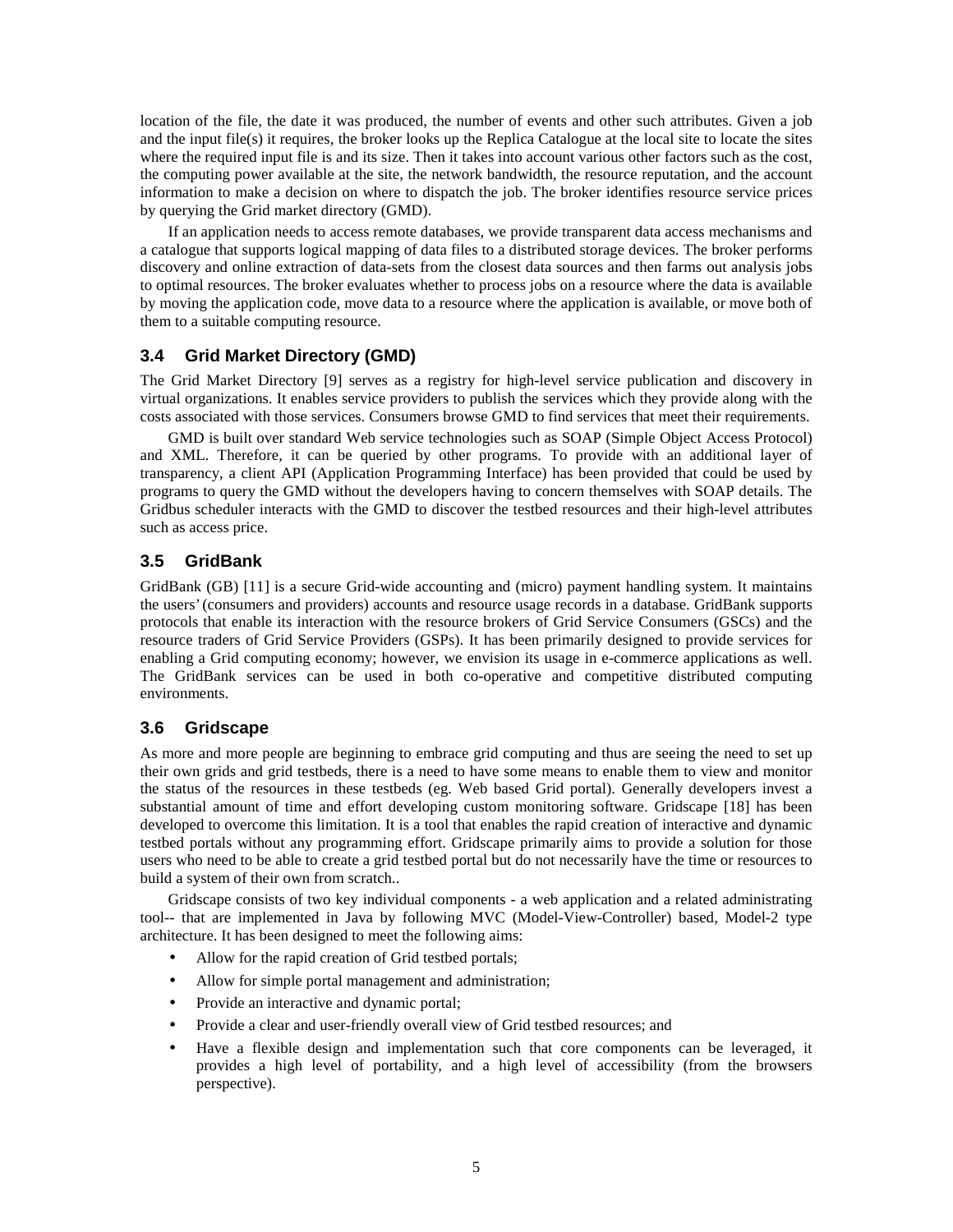### **3.7 Alchemi**

Software to enable grid computing has been primarily written for Unix-class operating systems, thus severely limiting the ability to effectively utilize the computing resources of the vast majority of desktop computers i.e. those running variants of the Microsoft Windows operating system. Addressing Windowsbased grid computing is particularly important from the software industry's viewpoint where interest in grids is emerging rapidly. Microsoft's .NET Framework has become near-ubiquitous for implementing commercial distributed systems for Windows-based platforms, positioning it as the ideal platform for grid computing in this context.

Alchemi [19] is a .NET-based grid computing framework that provides the runtime machinery and programming environment required to construct desktop grids and develop grid applications. It allows flexible application composition by supporting an object-oriented grid application programming model in addition to a grid job model. Cross-platform support is provided via a web services interface and a flexible execution model that supports dedicated and non-dedicated (voluntary) execution by grid nodes.

### **3.8 Libra**

Clusters of computers have emerged as mainstream parallel and distributed platforms for highperformance, high-throughput and high-availability computing. To enable effective resource management on clusters, numerous cluster management systems and schedulers have been designed. However, their focus has essentially been on maximizing CPU performance, but not on improving the value of utility delivered to the user and quality of services. The Gridbus Project developed a new computational economy driven scheduling system called Libra [22], which has been designed to support allocation of resources based on the users' quality of service (QoS) requirements. It is intended to work as an add-on to the existing queuing and resource management system. The first version has been implemented as a plugin scheduler to the PBS (Portable Batch System) system. The scheduler offers market-based economy driven service for managing batch jobs on clusters by scheduling CPU time according to user-perceived value (utility), determined by their budget and deadline rather than system performance considerations. The Libra's scheduling algorithm shows that the deadline and budget based proportional resource allocation strategy improves the utility of the system and user satisfaction as compared to system-centric scheduling strategies. We believe that such a feature of Libra helps in enforcing resource allocation based on servicelevel agreements when cluster services are offered as a utility on the Grid.

#### **3.9 GridSim**

The GridSim toolkit [12] supports modeling and simulation of a wide range of heterogeneous resources: single- or multiprocessors, shared and distributed memory machines, such as PCs, workstations, SMPs, and clusters with different capabilities and configurations. GridSim can be used for modeling and simulation of application scheduling on various classes of parallel and distributed computing systems, such as clusters, grids, and P2P networks. The GridSim resource entities are being extended to support advanced reservation of resources and user-level setting of background load on simulated resources based on trace data.

The GridSim toolkit provides facilities for the modeling and simulation of resources and network connectivity with different capabilities, configurations, and domains. It supports primitives for application composition, information services for resource discovery, and interfaces for assigning application tasks to resources and managing their execution. It also provides visual modeler interface [13] for creating users and resources. These features can be used to simulate parallel and distributed scheduling systems such as resource brokers or Grid schedulers for evaluating performance of scheduling algorithms or heuristics. The GridSim Toolkit has been used to create a resource broker that simulates Nimrod-G for the design and evaluation of deadline and budget constrained scheduling algorithms with cost and time optimizations. It is also used to simulate a market-based cluster scheduling system (Libra) in a cooperative economy environment.

Recently GridSim has been extended to support the simulation of Advanced Reservation of resources. One of our collaborators has developed modules to support the simulation of Data Grid environment within GridSim.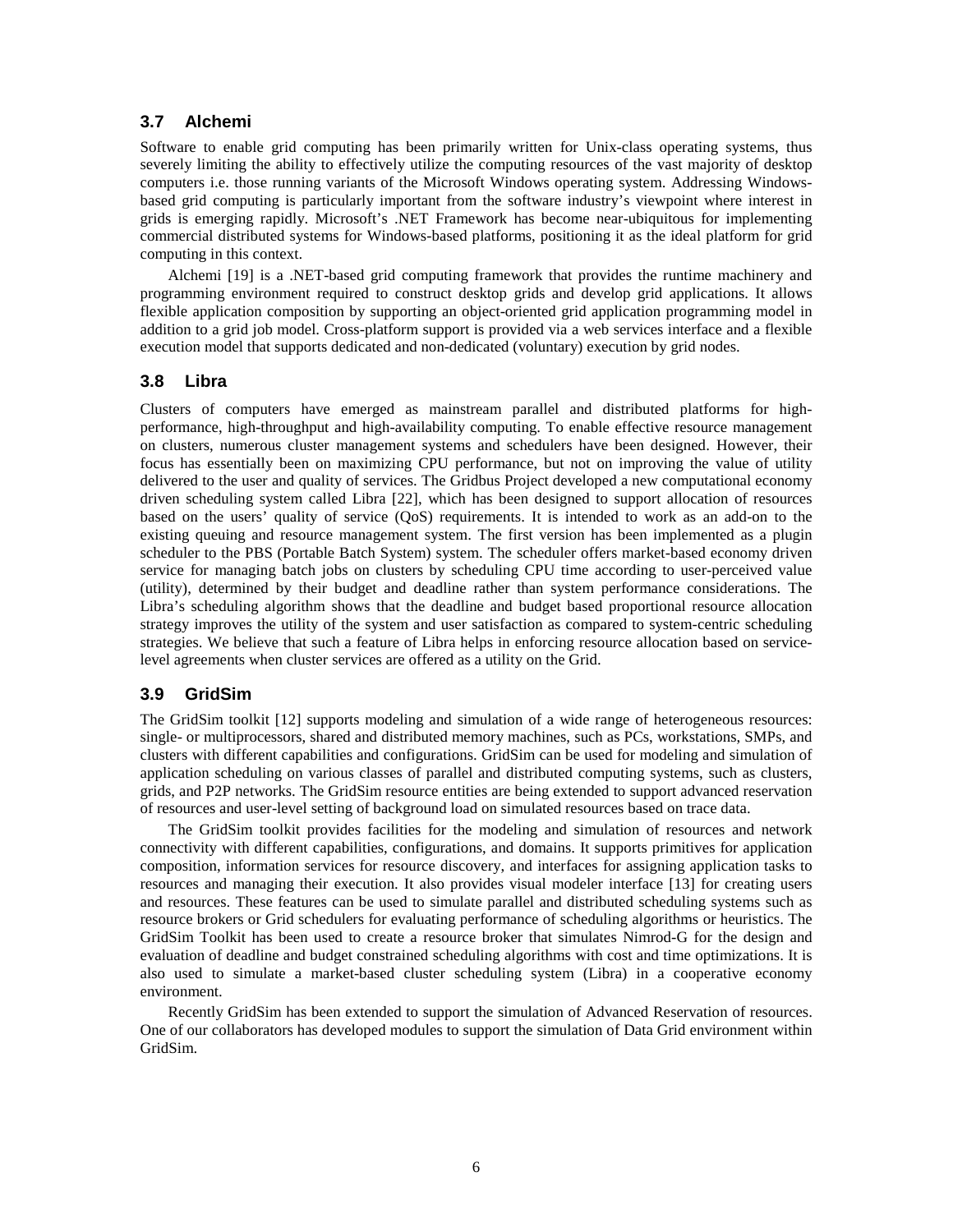# **4 Sample eScience Applications**

The *distribution* of knowledge (by scientists) and data sources (advanced scientific instruments), and the *need* of large-scale computational resources for analyzing massive scientific data are two major problems commonly observed in scientific disciplines. Two scientific disciplines of this nature are brain science and high-energy physics.

The Gridbus Project has been actively involved in extending its technologies to Grid enable real-world applications in collaboration with various researchers around the world (see Table 2). In addition, we have extended the notion of Grid economy to develop an attention economy based eMail communication system, called GridMail [17]. The idea is to regulate electronic communication between people through attention economy, which can eventually kill spam problem that we are facing in the cyber world. A brief discussion on how two of these applications have been Grid-enabled and deployed on global Grids is given below.

| <b>Application area</b>           | <b>Contact</b>                                                                                      |  |  |
|-----------------------------------|-----------------------------------------------------------------------------------------------------|--|--|
| Molecular Docking [8]             | Dr. Kim Branson.                                                                                    |  |  |
| (Drug Discovery)                  | Ludwig Institute for Cancer Research, Melbourne                                                     |  |  |
| Neuroscience                      | Dr. Susumu Date,                                                                                    |  |  |
| (Brain Activity Analysis)         | School of Medicine, Osaka University, Japan                                                         |  |  |
| <b>High Energy Physics</b>        | Dr. Martin Sevior,<br>School of Physics, University of Melbourne                                    |  |  |
| Finance                           | Dr. Rafael Moreno Vozmediano,                                                                       |  |  |
| (Portfolio analysis)              | Complutense University of Madrid, Spain                                                             |  |  |
| Natural Language Engineering      | Dr. Steven Bird.<br>Dept. of Computer Science, University of Melbourne                              |  |  |
| Astrophysics                      | Dr. David Barnes,<br>School of Physics, University of Melbourne                                     |  |  |
| <b>Australian Earth and Ocean</b> | Dr. Dietmar Müller,                                                                                 |  |  |
| Network (AEON)                    | Institute of Marine Sciences, University of Sydney                                                  |  |  |
| Molecular and Materials Structure | Dr. Peter Turner,                                                                                   |  |  |
| <b>Network</b>                    | School of Chemistry, University of Sydney                                                           |  |  |
| <b>Structural Engineering</b>     | Dr. Priyan Mendis,<br>Department of Civil and Environmental Engineering,<br>University of Melbourne |  |  |

| Table 2: Key application drivers for the Gridbus project and collaborators. |  |  |  |
|-----------------------------------------------------------------------------|--|--|--|
|-----------------------------------------------------------------------------|--|--|--|

## **4.1 Neuroscience and Virtual Instrumentation**

The analysis of brain activity data gathered from the MEG (Magnetoencephalography) instrument is an important research topic in medical science since it helps doctors in identifying symptoms of diseases. The data needs to be analyzed exhaustively to efficiently diagnose and analyze brain functions and requires access to large-scale computational resources. We collaborated with Osaka University, Japan and worked with them to design and develop MEG data analysis system by leveraging Grid technologies, primarily Nimrod-G, Gridbus, and Globus. The neuroscience (brain activity analysis) application has been formulated as parameter-sweep application and demonstrated it's potential as an eScience application by deploying it on the World-Wide Grid testbed [10].

## **4.2 The Belle High Energy Physics Experiment**

The Belle experiment located at the KEK Particle Accelerator, Tsukuba, Japan, is probing Charge-Parity (CP) violation in the Standard Model (SM) of Physics. It involves a collaboration of 400 researchers across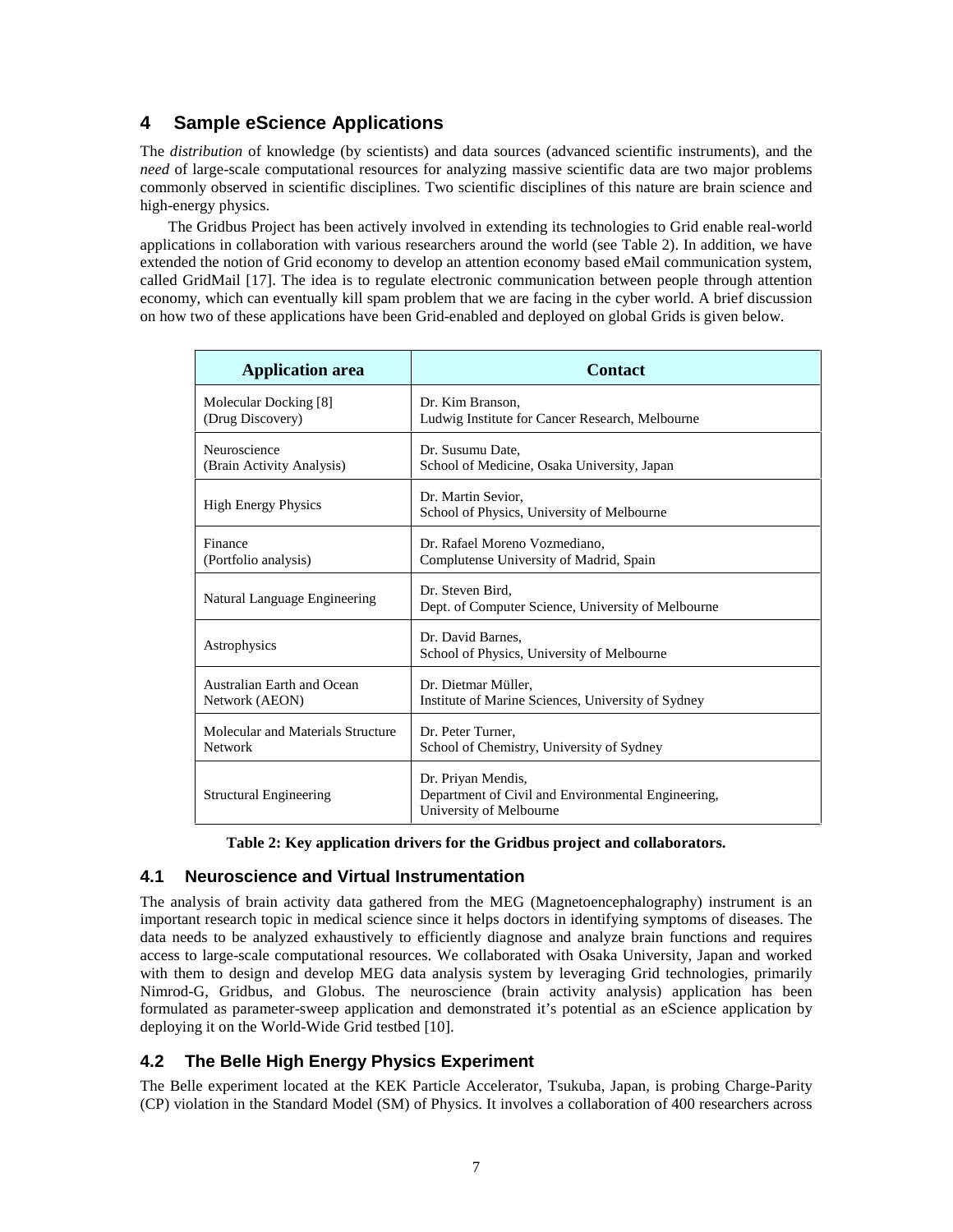50 institutes from 10 countries and provides the state of the art instrument to detect and reconstruct the production and decay of the mesons produced at the KEK B-factory. The increasing efficiencies of the KEKB accelerator have led to an increase in the rate of data production from the Belle experiment. The current experiment and simulation data set is nearly 10 Terabytes (TB) in size. Also, this data is distributed globally and the locations of the data repositories are provided in the Replica Catalog. Hence, this project will greatly benefit from application of data grid techniques.

We have used the Gridbus broker to grid-enable the Belle Analysis Software Framework (BASF), the main application for Belle data analysis [20]. During execution, the broker mediated access to distributed resources by (a) discovering suitable data sources for a given analysis scenario, (b) suitable computational resources, (c) optimally mapping analysis jobs to resources, (d) deploying and monitoring job execution on selected resources, (e) accessing data from local or remote data source during job execution and (f) collating and presenting results*.* During execution, the broker was able to reduce the cost of network transfer by allocating jobs to the best available computational resources that were closest to the sources of the input data for that job which also reduced the data transfer time. Currently, we are extending this research by introducing deadline and budget as constraints within this distributed data-oriented environment.

## **5 Gridbus Deployment in the Global Data-Intensive Grid Collaboration**

The Gridbus Project has led the establishment a world-wide collaboration, called the Global Data-Intensive Grid Collaboration [16], with of aim of creating a virtual organisation to demonstrate a large number of distributed data-intensive computing applications by harnessing geographically distributed resources. The collaboration was nominated as one of finalists for HPC Challenge event organized as a part of the IEEE/ACM Supercomputing Conference (SC 2003) held at Phoenix, Arizona, USA from Nov. 15-21, 2003. The collaboration has put together a World-Wide Grid (WWG) that contains over 200 Grid nodes (PCs, workstations, clusters, supercomputers, databases, and applications) contributed by organizations and volunteers based in Australia, Asia, Europe, North America, and South America. A snapshot of status of WWG resources as visualized using Gridscape is shown in Figure 3. The testbed supported included resources running Unix-variant or Windows operating systems.

Some of the vital statistics of the testbed are as follows:

- Grid Nodes: 218 distributed across 62 organizations from 21 countries around the world.
	- Laptops, desktop PCs, WS, SMPs, Clusters, supercomputers
- CPU Architecture:
	- Intel x86, IA64, AMD, PowerPC, Alpha, MIPS
- Operating Systems:
	- Windows or Unix-variants Linux, Solaris, AIX, OSF, Irix, HP-UX
- **Intranode Network:** 
	- Ethernet, Fast Ethernet, Gigabit, Myrinet, QsNet, PARAMNet
- Internet/Wide Area Networks
	- GrangeNet, AARNet, ERNet, APAN, TransPAC, and so on.
- Grid Middleware:
	- Alchemi for access to Windows nodes and Globus for Unix-variants.
	- The Gridbus Service Broker for both Windows and Unix-variants resources.
	- Nimrod-G for accessing Unix-variants resources for running GAMESS application.
	- Other Gridbus technologies such as Gridscape, G-Monitors as described above.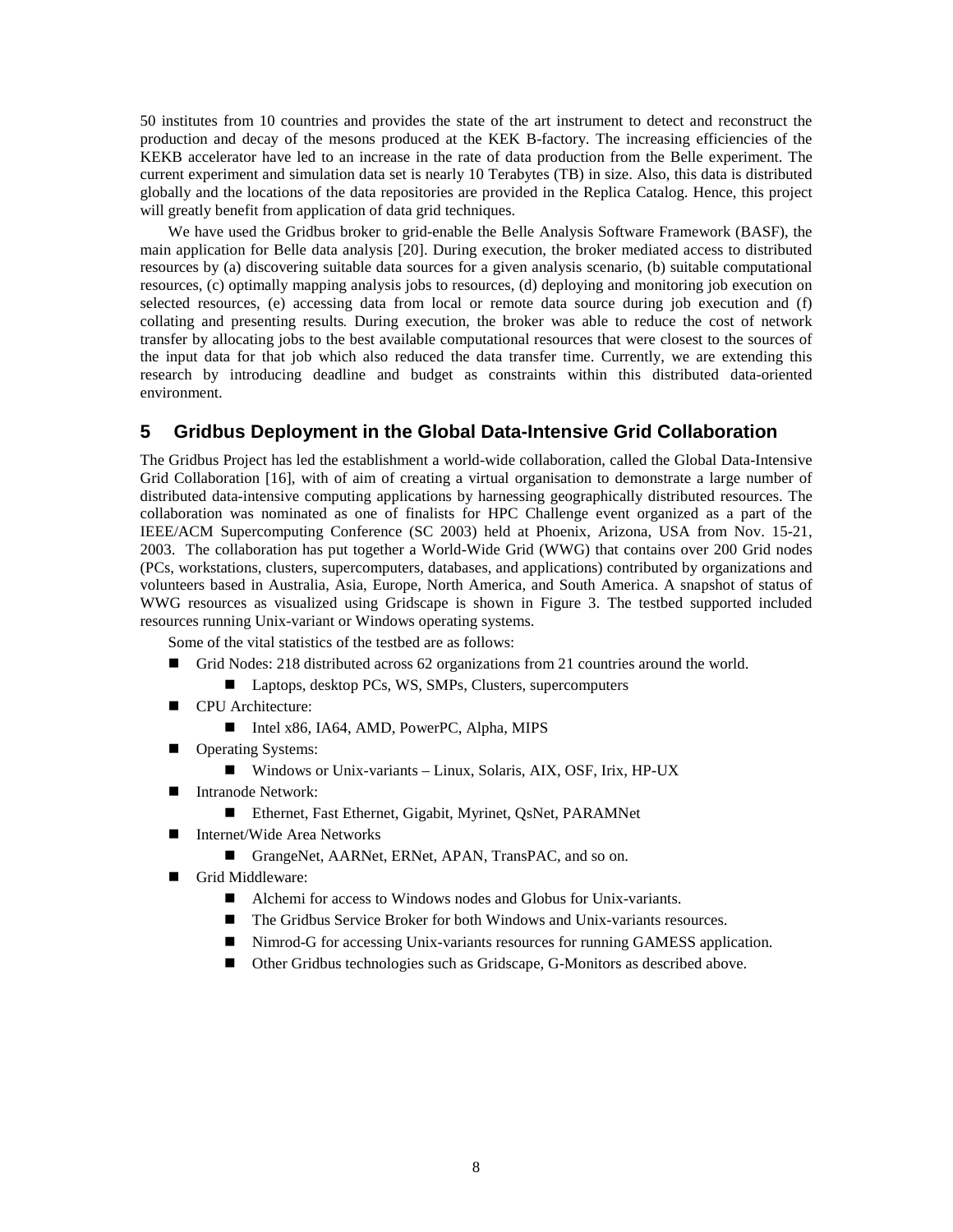

**Figure 3: World Wide Grid (WWG).**

The contributors with resources running Unix-variant OSes have provided Grid access through Globus whereas those running Windows and .NET have provided Grid access through Alchemi middleware. The collaboration demonstrated on demand deployment of various data-intensive computing applications from natural language processing and particle physics to portfolio analysis on the WWG using the Grid Service Broker (GSB). The broker was able to simultaneously utilise both Alchemi and Globus-based resources and deploy appropriate application codes at runtime. Nimrod-G broker developed by Monash University was used in demonstrating a quantum chemistry application (GAMESS) on the testbed resources [21]. A summary of applications execution statistics during the HPC Challenge demonstration is shown in Table 3. The results of each application are interpreted using application specific graphical visualisation tools.

| <b>Application</b>                                   | Data Size                                                                   | <b>Processing Time</b>                            | <b>Nodes</b>                         |
|------------------------------------------------------|-----------------------------------------------------------------------------|---------------------------------------------------|--------------------------------------|
| Belle Analysis (HEP)                                 | $300 \text{ MB}$ input $(100 \text{ jobs} - 30 \text{ min})$ .<br>3MB each) |                                                   | Australia, Japan                     |
| Financial Portfolio Analysis 50 MB output (50 jobs – | 1MB each)                                                                   | 20 min.                                           | Global                               |
| Newswire Indexing                                    | 80 MB input $(12$ jobs –<br>7MB each job)                                   | 20 min.                                           | GrangeNet,<br>Australia              |
| <b>GAMESS Quantum</b><br>chemistry application       | 4KB for each job.<br>Total output: 860MB<br>compressed                      | Each job took 5-<br>78 minutes.<br>Total 15 hours | Global<br>$(130$ nodes, 15<br>sites) |

**Table 3: A summary of applications execution on the WWG testbed demonstrated at SC2003.**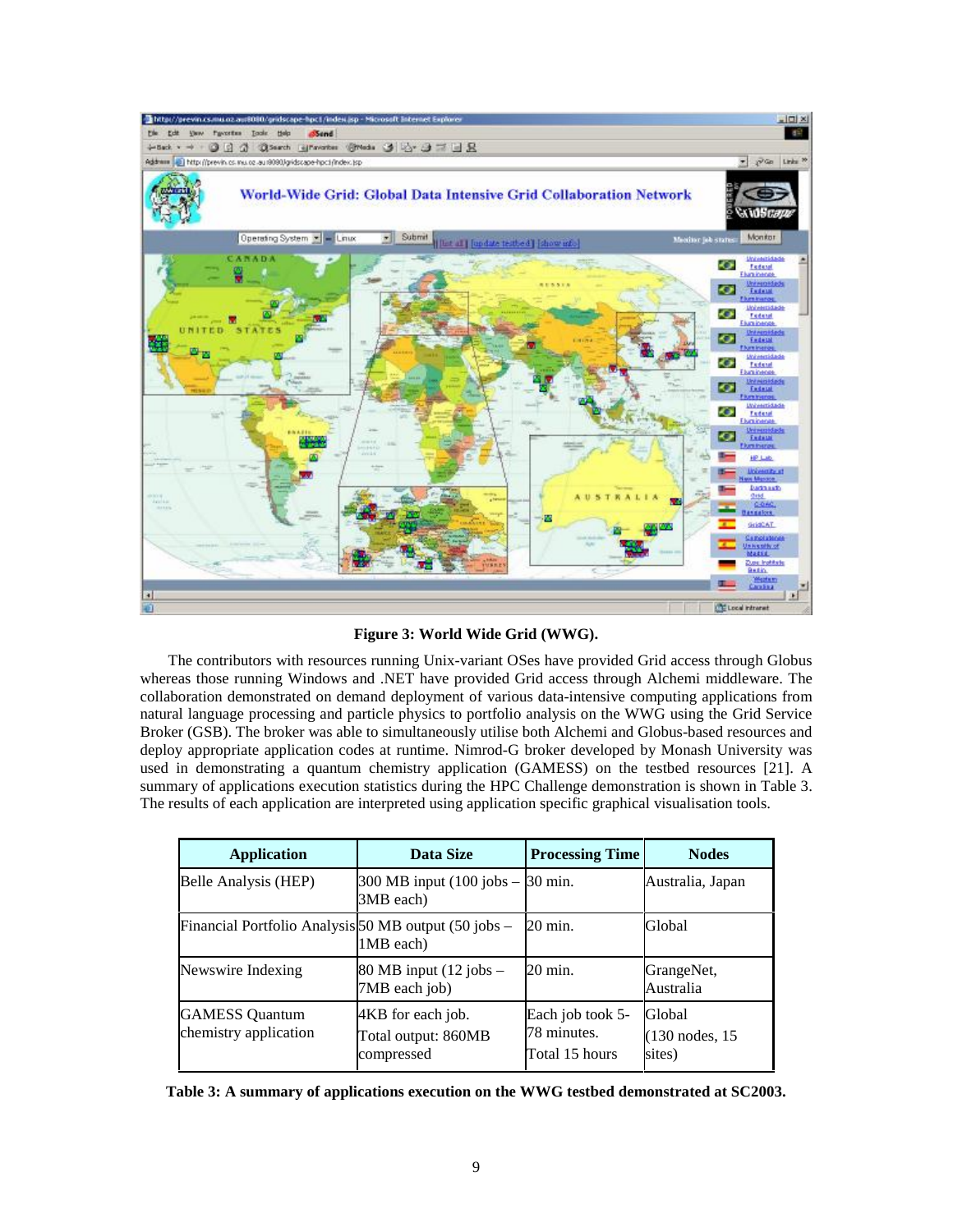## **6 Conclusion**

We have presented an overview of the Gridbus toolkit for service oriented grid and utility computing based on computational economy. The Gridbus project is actively pursuing the design and development of nextgeneration computing systems and fundamental Grid technologies and algorithms driven by Grid economy for data and utility Grid applications.

The Gridbus Project is continuously enhancing and building on the various Grid technologies presented in this article. The project is also actively investing and developing new Grid technologies such as Grid Exchange that enable the creation of a Stock Exchange like Grid computing environment. For detailed and up-to-date information Gridbus technologies and new initiatives, please visit the project web site http://www.gridbus.org.

### **Acknowledgement**

Some of the Gridbus technologies are being developed by extending the early work carried out by Rajkumar Buyya with David Abramson, Jon Giddy, Manzur Murshed, and Kim Branson. The continued contributions of Jia Yu, Martin Placek, Alexander Barmouta, Anthony Sulistio, Chee Shin Yeo, Rajiv Ranjan, Ding Choon Hong, Hussein Gibbins, and Akshay Luther to the Gridbus Project are highly appreciated. We thank all members of the Global Data Intensive Grid Collaboration and all our Grid collaborators for their contribution.

The Gridbus Project has been sponsored by the University of Melbourne, Sun Microsystems, Victorian Partnership for Advanced Computing (VPAC), Australian Research Council (ARC), International Business Machine (IBM), Singapore Computer Systems (SCS), and Storage Technology Corporation.

## **References**

- 1. Ian Foster, Carl Kesselman, Globus: A Metacomputing Infrastructure Toolkit. *Intl J. Supercomputer Applications*, 11(2):115-128, 1997.
- 2. I. Foster and C. Kesselman (editors). *The Grid: Blueprint for a Future Computing Infrastructure*, Morgan Kaufmann Publishers, USA, 1999.
- 3. David Abramson, Jon Giddy, and Lew Kotler, *High Performance Parametric Modeling with Nimrod/G: Killer Application for the Global Grid?*, International Parallel and Distributed Processing Symposium (IPDPS), pp 520- 528, Cancun, Mexico, May 2000.
- 4. Rajkumar Buyya, David Abramson, Jonathan Giddy, *Nimrod/G: An Architecture for a Resource Management and Scheduling System in a Global Computational Grid*, The 4th International Conference on High Performance Computing in Asia-Pacific Region (HPC Asia 2000), Beijing, China. IEEE Computer Society Press, USA, 2000.
- 5. Rajkumar Buyya, *Economic-based Distributed Resource Management and Scheduling for Grid Computing*, PhD Thesis, Monash University, Melbourne, Australia, April 12, 2002.
- 6. Ian Foster, Carl Kesselman, Jeffrey Nick, Steve Tuecke, Grid Services for Distributed System Integration, *Computer*, 35(6), June 2002.
- 7. Rajkumar Buyya (PI), *The Gridbus Project*, University of Melbourne, http://www.gridbus.org
- 8. Rajkumar Buyya, Kim Branson, Jon Giddy, and David Abramson, T*he Virtual Laboratory: Enabling Molecular Modeling for Drug Design on the World Wide Grid*, The Journal of Concurrency and Computation: Practice and Experience (CCPE), Volume 15, Issue 1, Pages: 1-25, Wiley Press, January 2003.
- 9. Jia Yu, Srikumar Venugopal, and Rajkumar Buyya, *A Market-Oriented Grid Directory Service for Publication and Discovery of Grid Service Providers and their Service*, Technical Report, GRIDS-TR-2003-0, Grid Computing and Distributed Systems (GRIDS) Laboratory, The University of Melbourne, Australia, January 2003.
- 10. Rajkumar Buyya, Susumu Date, Yuko Mizuno-Matsumoto, Srikumar Venugopal, and David Abramson, *Composition of Distributed Brain Activity Analysis and its On-Demand Deployment on Global Grids*, Technical Report, GRIDS-TR-2003-2, Grid Computing and Distributed Systems Laboratory, University of Melbourne, Australia, January 2003.
- 11. Alexander Barmouta and Rajkumar Buyya, *GridBank: A Grid Accounting Services Architecture (GASA) for Distributed Systems Sharing and Integration*, Workshop on Internet Computing and E-Commerce, Proceedings of the 17th Annual International Parallel and Distributed Processing Symposium (IPDPS 2003), IEEE Computer Society Press, USA, April 22-26, 2003, Nice, France.
- 12. Rajkumar Buyya, Manzur Murshed, David Abramson, and Srikumar Venugopal, *Scheduling Parameter Sweep Applications on Global Grids: A Deadline and Budget Constrained Cost-Time Optimisation Algorithm*, Technical Report, GRIDS-TR-2003-4, Grid Computing and Distributed Systems Laboratory, University of Melbourne, Australia, June 2003.